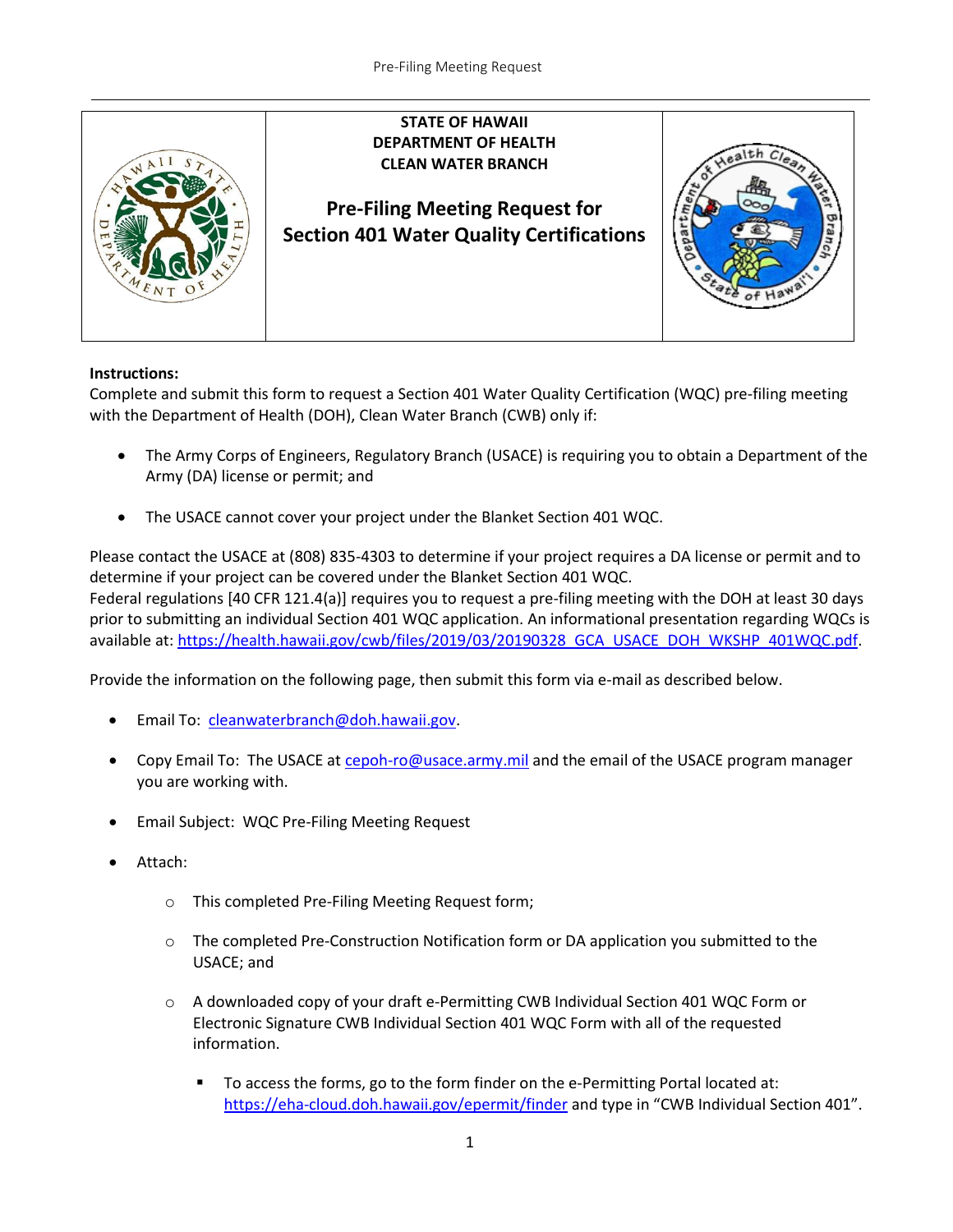- Follow the instructions to fill out the form (note: you will need an e-Permitting account) **but do not click on the submit button at the end of the form**.
- To download the submission, click on the "History" tab at the top right of the e-Permitting Portal. Click on the "Summary" button (magnifying glass) for the submission. Click on the "Download" button to the right, then click on "Download Submission", to save a copy of your submission to your computer. Include this generated pdf as an attachment to this pre-filing meeting request.

**After submitting this form, wait for a response from the DOH-CWB. The DOH-CWB will notify you and the USACE in writing via e-mail if the pre-filing meeting request has been granted or if a pre-filing meeting is not necessary.**

| Provide the Project Proponent information below. The Project Proponent is the applicant for a license or<br>permit or the entity seeking certification.                                                |  |  |  |  |         |  |  |  |
|--------------------------------------------------------------------------------------------------------------------------------------------------------------------------------------------------------|--|--|--|--|---------|--|--|--|
| Project Proponent Company/Organization                                                                                                                                                                 |  |  |  |  |         |  |  |  |
|                                                                                                                                                                                                        |  |  |  |  |         |  |  |  |
| Project Proponent Contact Person Information                                                                                                                                                           |  |  |  |  |         |  |  |  |
| Name:                                                                                                                                                                                                  |  |  |  |  |         |  |  |  |
| Phone:                                                                                                                                                                                                 |  |  |  |  | Email:  |  |  |  |
| Provide the name of the project. This name should be consistent with any applicable plans, drawings,<br>and/or applications to other regulatory agencies (e.g., USACE permit application).             |  |  |  |  |         |  |  |  |
| Project Name:                                                                                                                                                                                          |  |  |  |  |         |  |  |  |
| Provide the e-Permitting Submission Number. This number should be at the top of your e-Permitting<br>submission and at the top of your downloaded e-Permitting submission PDF. Example: HP3-HE1P-42Y27 |  |  |  |  |         |  |  |  |
| <b>Submission Number:</b>                                                                                                                                                                              |  |  |  |  |         |  |  |  |
| Provide three (3) proposed pre-filing meeting dates/time slots. The DOH-CWB office hours are                                                                                                           |  |  |  |  |         |  |  |  |
| 7:45 am to 4:30 pm, Monday through Friday. The office is closed on State and Federal holidays and<br>weekends. Enter the date as MM/DD/YYYY.                                                           |  |  |  |  |         |  |  |  |
|                                                                                                                                                                                                        |  |  |  |  |         |  |  |  |
| Date 1:                                                                                                                                                                                                |  |  |  |  | Time 1: |  |  |  |
| Date 2:                                                                                                                                                                                                |  |  |  |  | Time 2: |  |  |  |
| Date 3:                                                                                                                                                                                                |  |  |  |  | Time 3: |  |  |  |
| Location:                                                                                                                                                                                              |  |  |  |  |         |  |  |  |